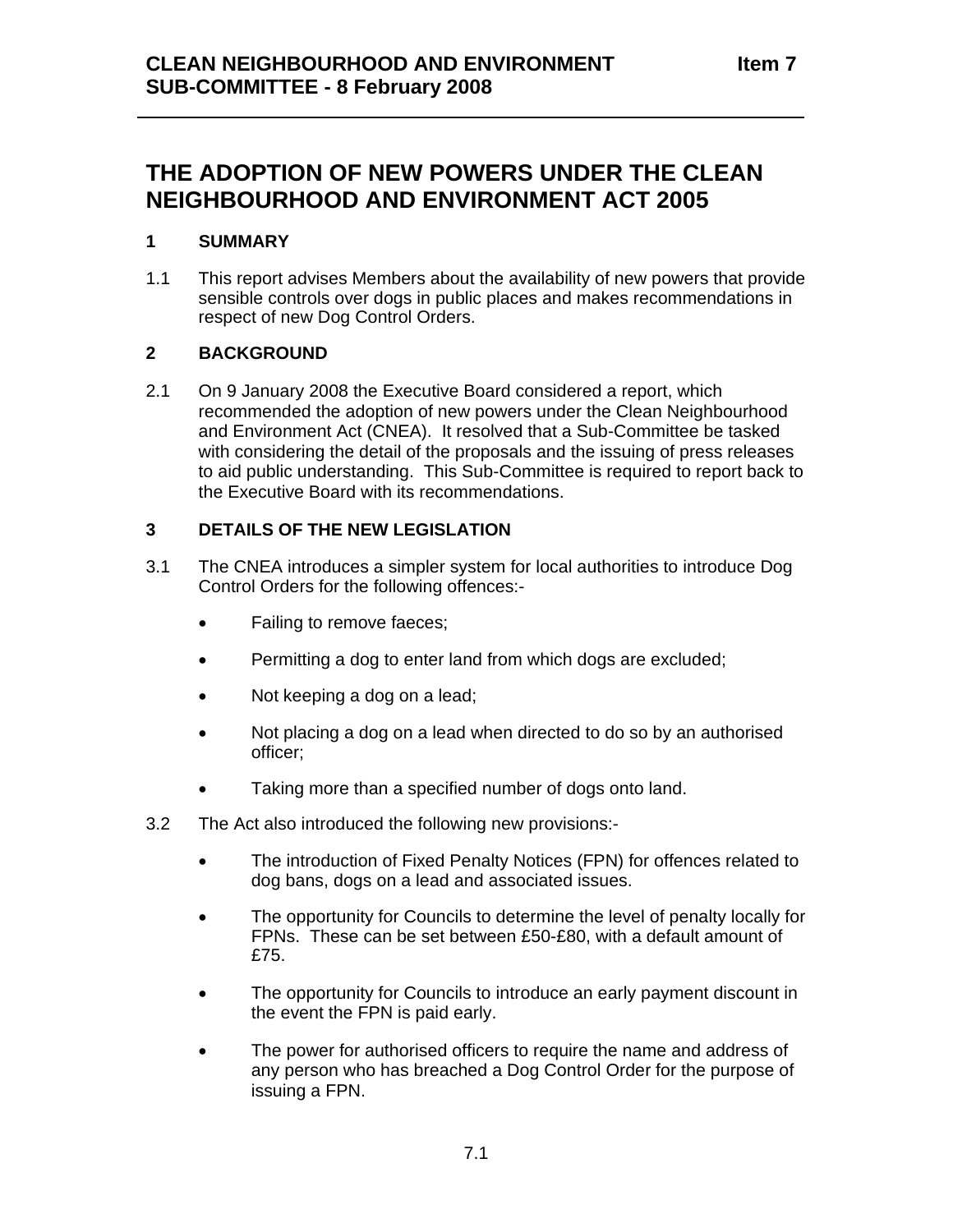- 3.3 Widespread consultation on the potential introduction of new measures to balance the needs of dog owners and those affected by dogs has been undertaken. This has included a questionnaire within the Council's newspaper *Rochford District Matters* (*RDM*) and an on-line survey on our website. Additionally, presentations have been made to all Area Committees and letters have been sent to all Parish Councils, who are secondary enforcing authorities under the legislation. Following contact with the Kennel Club, separate letters were also sent to local Dog Clubs.
- 3.4 Over 2000 questionnaires were returned from our *RDM* and website surveys. The vast majority, 1732, were from the *RDM* survey and 308 from the website survey. 30% of the *RDM* respondents were dog owners, compared to 72% of those completing the website survey. Full details of the results from this public consultation are shown in Appendix 6.
- 3.5 A formal consultation on Dog Control Orders was sent to all Parishes in the District on 14 December 2007. The consultation was seeking their views on five proposed orders identified in this report.
- 3.6 The Council has received written responses from five Parishes (Ashingdon, Rawreth, Great Wakering, Hullbridge and Hockley). Verbal comments have been received from Rochford and Hawkwell. All of these Parishes have agreed to the five Dog Control Orders being introduced.
- 3.7 Officers have also received twelve written representations and in the order of twenty telephone calls from the public as a result of the consultation and press coverage. Details of these comments are shown in the appropriate sections below that examine the individual proposals. More general observations, together with a briefing note received from the Kennel Club, are detailed in Appendix 7.

# **4 PROPOSALS**

- 4.1 In general terms, the proposals are to introduce local orders in respect of:-
	- Dog fouling that are broadly similar to the existing arrangements that were introduced in 2002 under the Dogs (Fouling of Land) Act;
	- To formalise a ban upon dogs in enclosed children's play areas;
	- To require dogs to be kept on a lead when they are on any road, or on any footways or pavements;
	- To introduce a new requirement to enable Council officers to require specific dogs to be placed on a lead in other public areas that are open to the air, when this is considered necessary; and
	- To introduce a maximum of the number of dogs that one person can have under their control at any one time.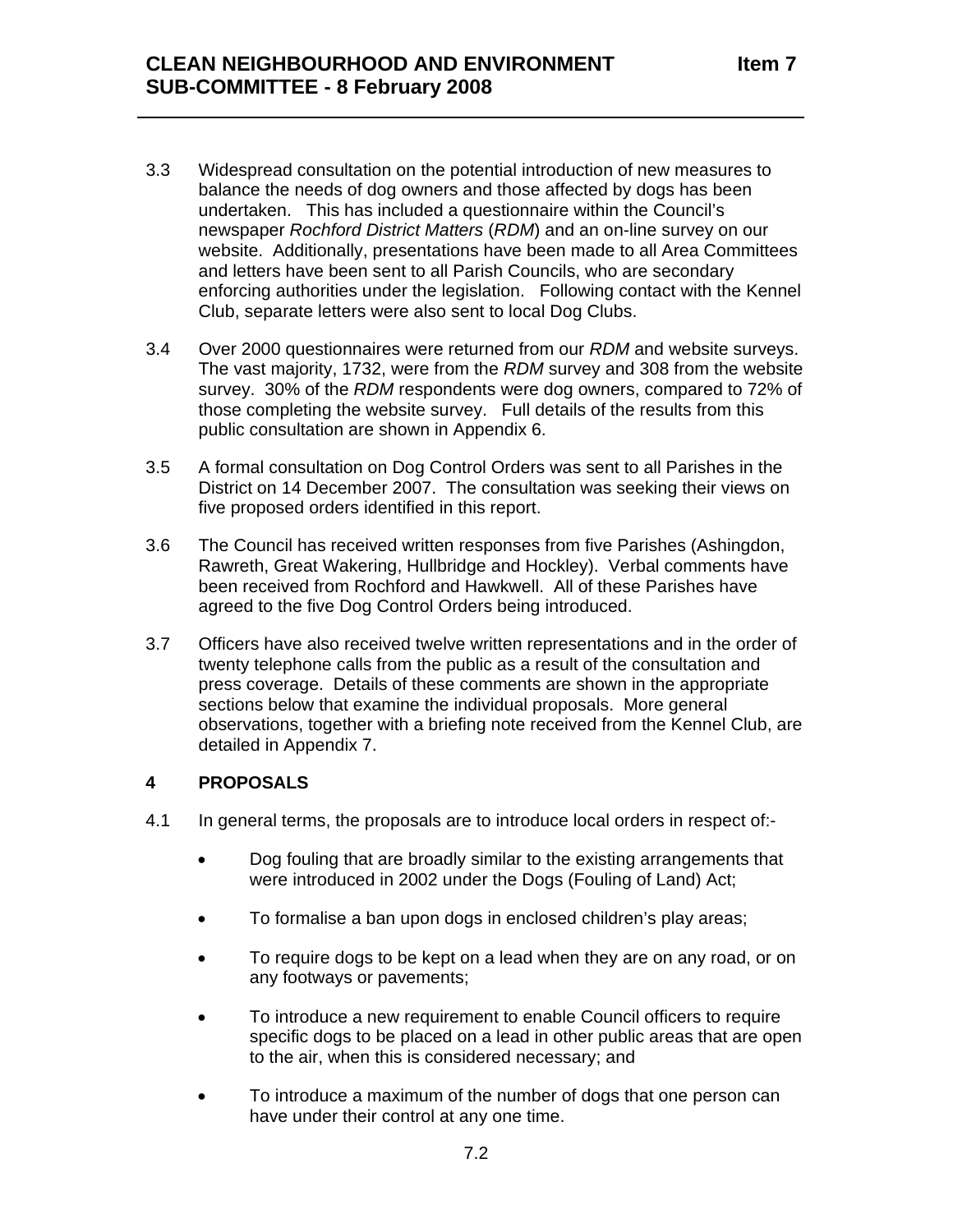All of these proposals are in line with the responses received as part of the public consultation process.

# **Fouling of Land by Dogs**

- 4.2 The proposed Fouling of Land by Dogs Order would require the person in charge of a dog to remove the dog faeces from any specified land within the District forthwith. It is proposed that this Order will apply to all land, which is open to the air (which includes land that is covered but open to the air on at least one side) and to which the public are entitled or permitted to have access with or without payment. A copy of the Draft Order is presented at Appendix 1.
- 4.3 Whilst this Order refers to a statutory exemption for "land that is placed at the disposal of the Forestry Commissioners" there is no land within the District that is covered by this definition at the present time, consequently this Order would apply to all land in the open air to which the public have access.
- 4.4 This contrasts with the current arrangements under the Dogs (Fouling of Land) Act 1996 which does not apply to:
	- land used for agriculture or woodlands;
	- land that is predominantly marshland, or heath;
	- common land to which the public are entitled or permitted to have access; and
	- land comprising or running along a highway with a speed limit above 40 mph.
- 4.5 Under the proposed new Order there will be a statutory defence for individuals where:-
	- they have a reasonable excuse;
	- the owner or occupier of the land has given consent; or
	- the individual is registered blind or has certain other disabilities.

# **Public Consultation**

4.6 Over 95% of all respondents agreed that measures should be in place to control dog fouling and a similar proportion of *RDM* respondents considered that this was an issue locally. In contrast, in the website survey the majority of respondents did not consider that dog fouling was an issue.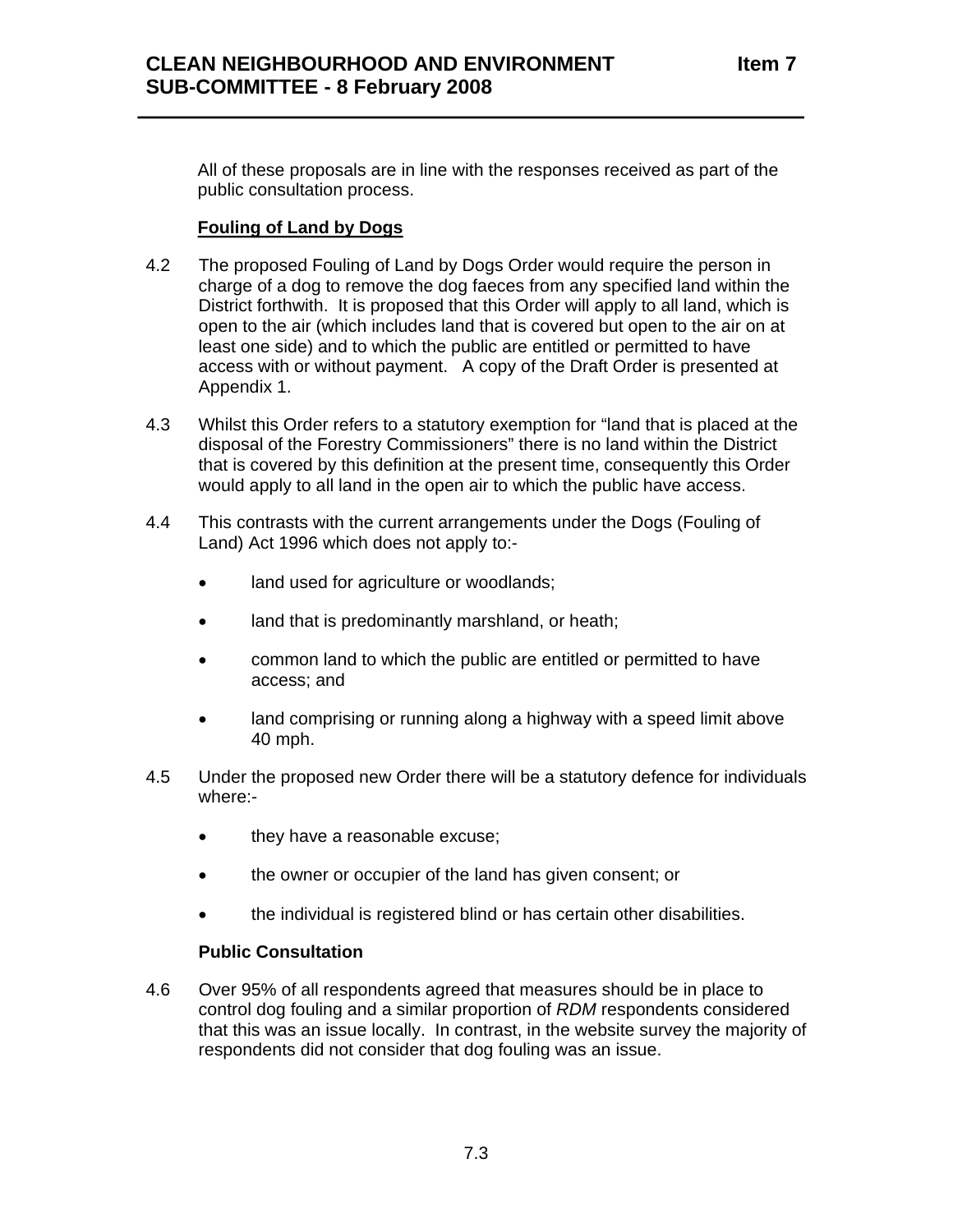- 4.7 63% of *RDM* respondents (28% website) considered that there is a problem as a result of dog fouling in the District. This contrasts to 53% of those returning our most recent 'How clean are our streets' survey.
- 4.8 An overwhelming majority, 95% (*RDM*) and 97% (website) agreed that it should be an offence not to clean up after a dog had fouled in a public place.

## **Parish Consultation**

- 4.9 None of the seven Parishes that reported back to the Council (Ashingdon, Hawkwell, Hockley, Hullbridge, Great Wakering, Rawreth, and Rochford) had any objection to this proposal.
- 4.10 Ashingdon Parish Council highlighted some concerns related to dog fouling and suggested that modern signage should be used to publicise the offences. The Parish also suggested that more dog bins should be installed.

## **Representations**

4.11 Respondents highlighted that responsible owners do clean up after their dogs.

## **Dog Exclusions**

- 4.12 The proposed Dog Exclusion Order would prohibit a person in charge of a dog from allowing the dog to enter all enclosed children's play areas. A copy of the Draft Order is presented at Appendix 2. This includes the children's play areas in the following public open spaces:-
	- King George's PF, Ashingdon Road, Rochford
	- Playstalls, Off Little Wakering Road, Wakering
	- Canewdon Recreation Ground, Althorne Way, Canewdon
	- Rowan Way, Canewdon
	- Great Wakering Recreation Ground, High Street, Wakering
	- Seaview Drive, Wakering
	- Morrins Close, Wakering
	- Glebe Close, Wakering
	- Conway Avenue, Wakering
	- Clements Hall Recreation Ground, Park Gardens, Hawkwell
	- Hawkwell Common, Hawkwell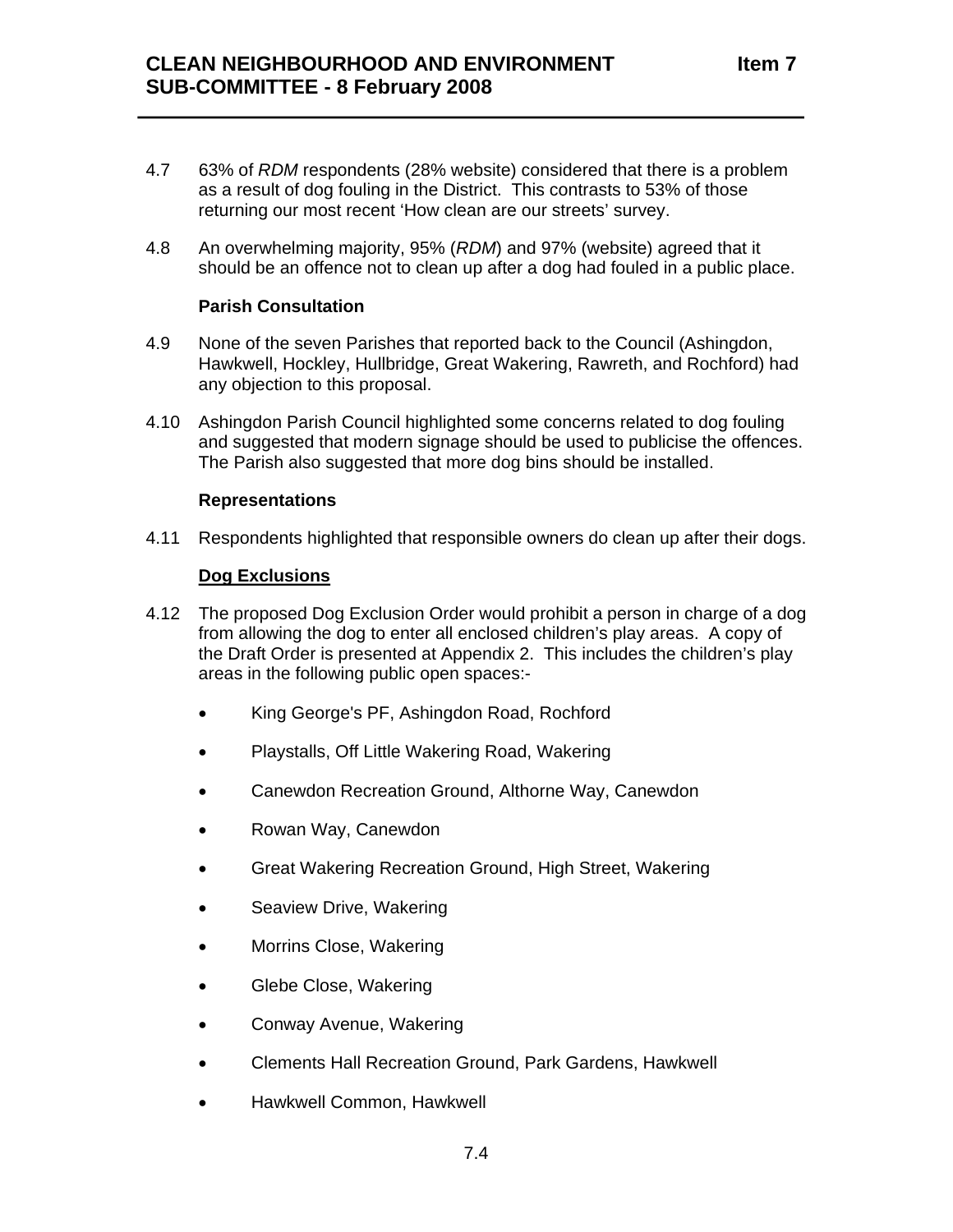- Magnolia Nature Park, Rectory Road, Hawkwell
- Hockley Woods, Main Road, Hockley
- Laburnum Grove, Hockley
- Betts Wood, Westminster Drive, Hockley
- Plumberow Mount Avenue, Hockley
- Hullbridge PF, Pooles Lane, Hullbridge
- Rawreth PF, Rawreth Lane, Rayleigh
- Fairview PF, Victoria Road, Rayleigh
- Grove Recreation Ground, Grove Road, Rayleigh
- Sweyne Park, Rayleigh
- St John Fisher PF, Little Wheatley Chase, Rayleigh
- Causton Way, Rayleigh
- Boston Avenue, Rayleigh
- Hartford Close, Rayleigh
- Fyfield Path, Rayleigh
- Elsenham Court, Rayleigh
- King George's PF, Bull Lane, Rayleigh
- Bedford Close, Rayleigh
- Warwick Drive/Sutton Court Drive, Rochford
- Rochford Recreation Ground, Stambridge Road, Rochford
- 4.13 There are currently no formal exclusions in place for dogs. A voluntary ban is in place in respect of children's play areas. A voluntary ban is also in place on the sports fields of some public open spaces, where the perimeter of pitch is delineated in order to discourage dog owners from exercising their dogs.
- 4.14 It is not considered appropriate to formalise the exclusion of dogs from sports fields, as this is considered to be unenforceable.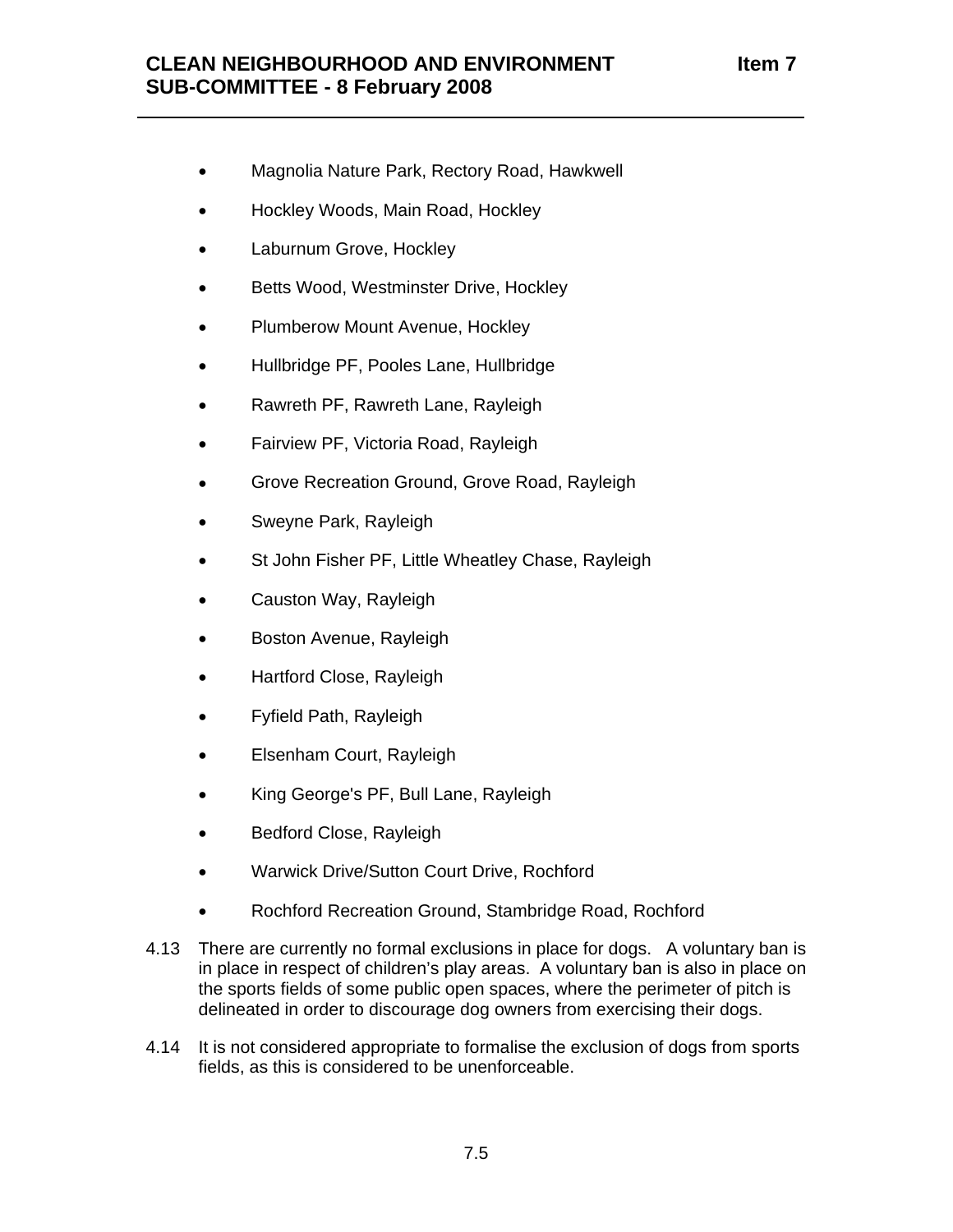- 4.15 Under the proposed new Order there will be a statutory defence for individuals where:-
	- they have a reasonable excuse;
	- the owner or occupier of the land has given consent;
	- the individual is registered blind or has certain other disabilities.

# **Public Consultation**

4.16 There was strong support 91% (*RDM*) and 73% (website), for dogs being banned in children's play areas. Whilst there was some support, 52% (RDM) for a dog ban in shopping precincts, (20% website), there was no support for a ban in either large parks 13% (*RDM)*, 0% (website) or in parks and other amenity green areas 21% (*RDM*); 1% (website).

# **Parish Consultation**

- 4.17 None of the seven Parishes that reported back to the Council (Ashingdon, Hawkwell, Hockley, Hullbridge, Great Wakering, Rawreth, and Rochford) had any objection to this proposal.
- 4.18 Rochford Parish Council concurred with the proposal to include the playspaces owned by Rochford Housing Association.

#### **Representations**

4.19 There were concerns with regard to the press speculation that dogs could be banned from woodland areas and parks. No such proposals have been made. All respondents agreed that dogs must be kept out of children's play areas.

# **Dogs On A Lead**

- 4.20 The proposed Dogs on a Lead Order would require a person in charge of a dog to keep it on a lead whilst the dog was on any road, including pavements and footways. A footway means a way comprised in a highway, which also comprises a carriageway, being a way over which the public have a right of way by foot only.
- 4.21 It is not proposed to include a requirement for dogs to be on a lead on any public footpaths or bridleways, as we have focused on areas where there is a risk of injury to a dog or a potential risk to the users of other road vehicles. This requirement would therefore apply to all paved areas adjacent to roads but would not apply to rural paths, public open spaces or woodlands. A copy of the Draft Order is presented at Appendix 3.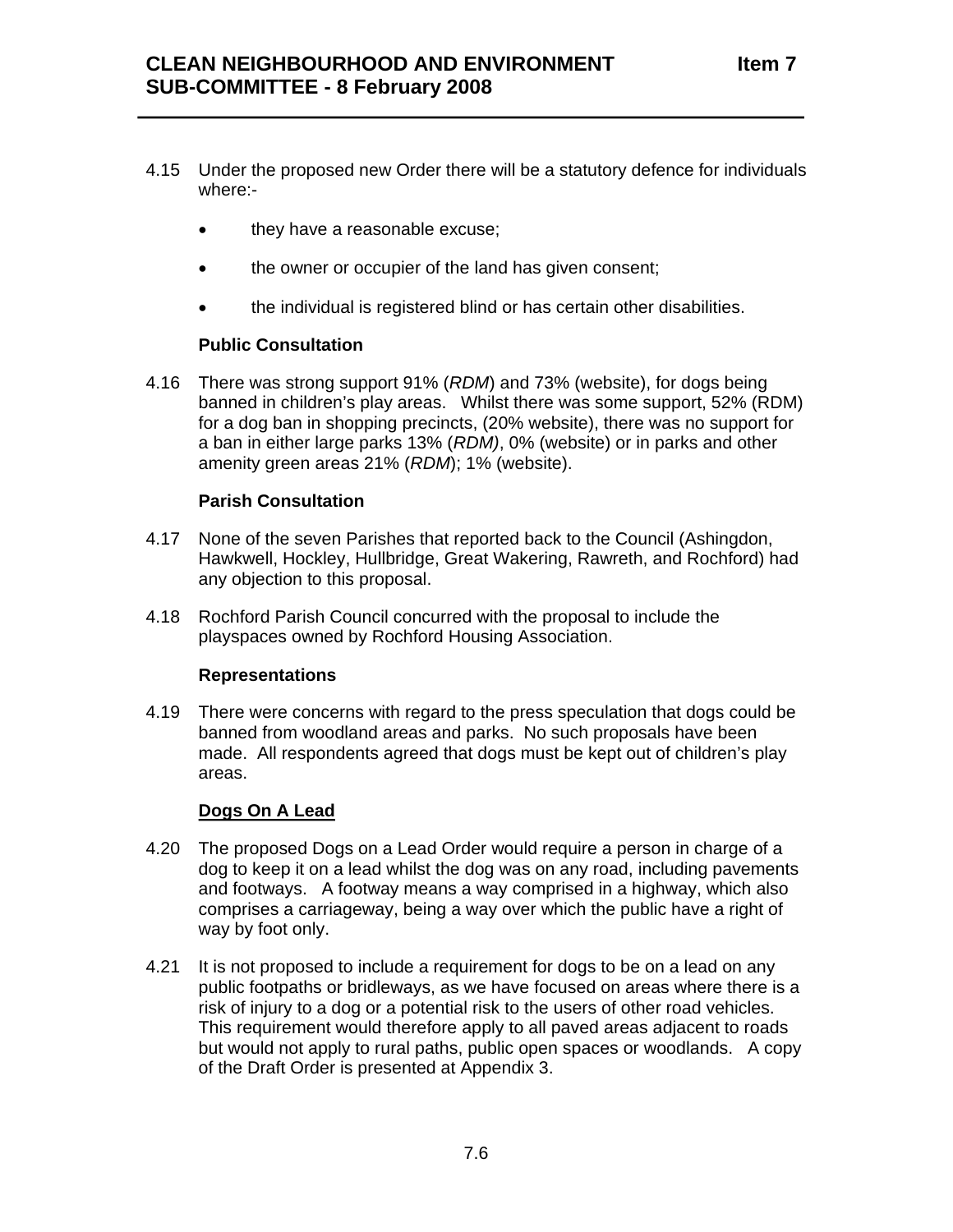- 4.22 This proposal represents good practice advocated by national bodies and reflects existing powers under the Road Traffic Act. Separate legislation requires dogs to be on a lead when on access land between 1 March and 31 July and whenever they are in the vicinity of livestock.
- 4.23 Under the proposed new Order there will be a statutory defence for individuals where:-
	- they have a reasonable excuse; or
	- the owner or occupier of the land has given his consent.

## **Public Consultation**

- 4.24 There is overwhelming support 98% (*RDM*) (96% website) for the requirement for dogs to be on a lead in shopping precincts.
- 4.25 Similarly there is overwhelming support for dogs to be on a lead whilst on a footpath adjacent to a road, 94% *RDM* (84% website).
- 4.26 The public were consulted on whether these requirements should apply on roads where the speed limit was above or below 40 MPH, but there was only a negligible difference in the results.
- 4.27 There was for some support for dogs to be on a lead in other areas. Large parks 43% (*RDM*); 6% (website); parks and amenity areas 49% (*RDM*); 6% (website).

# **Parish Consultation**

- 4.28 None of the seven Parishes that reported back to the Council (Ashingdon, Hawkwell, Hockley, Hullbridge, Great Wakering, Rawreth, and Rochford) had any objection to this proposal.
- 4.29 Great Wakering Parish Council suggested that Great Wakering Common, Common Road should be added to the list of sites where dogs must be kept on leads.
- 4.30 Hullbridge Parish Council suggested that Pooles Lane recreation ground should be added to the list of sites where dogs should be kept on a lead.
- 4.31 Hockley Parish Council suggested that the Marylands Nature Reserve that Rochford District Council lease to the Parish should be added to the list of sites where dogs should be kept on a lead.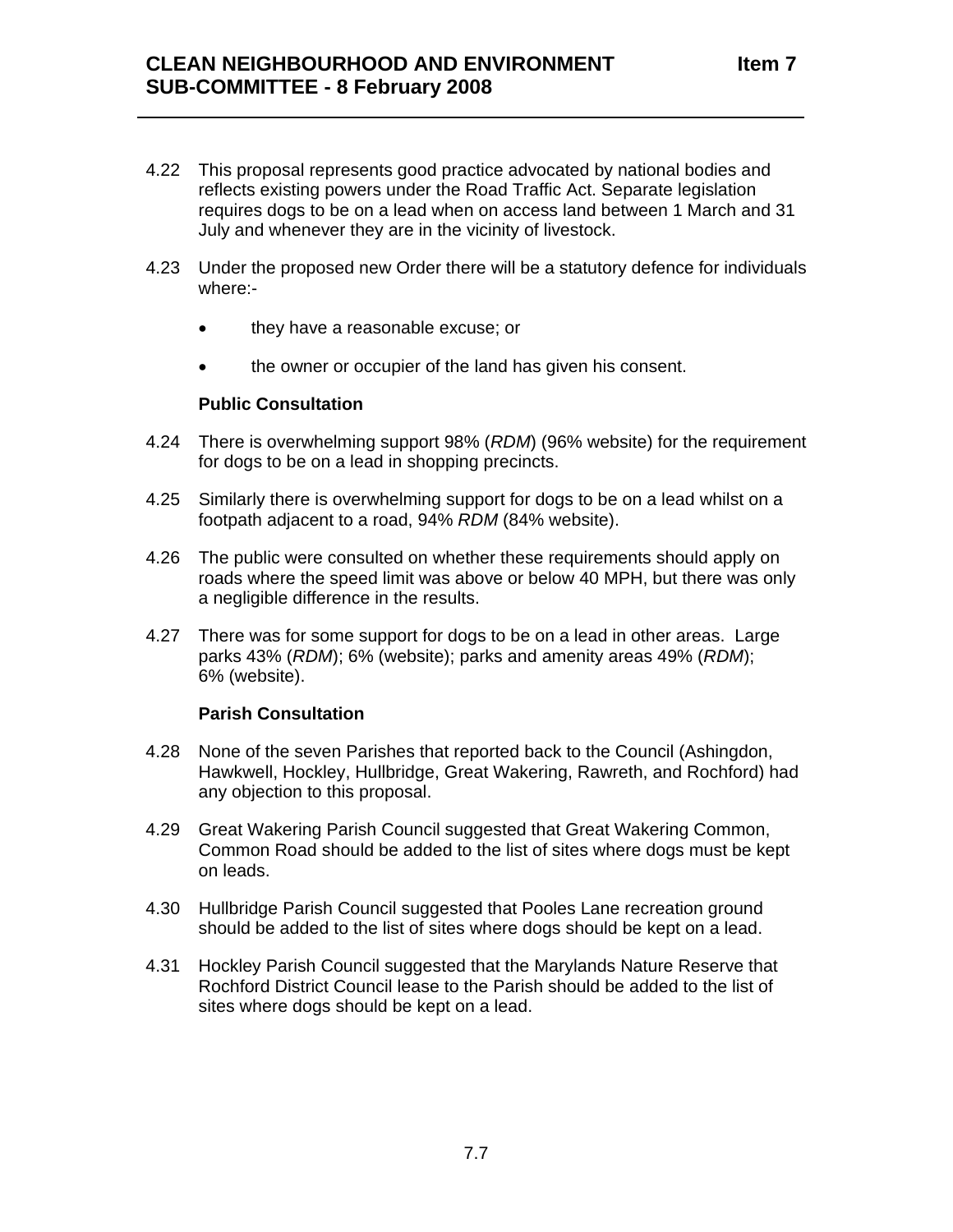# **Representations**

4.32 Residents supported the proposal that dogs should be on a lead near roads. There were concerns that dogs should be permitted off their leads in parks, open spaces and woodlands.

## **Dogs On A Lead By Direction**

- 4.33 The proposed Dogs on a Lead by Direction Order would require the person in charge of a dog to place the dog on a lead if requested to do so by a Council officer. It is intended that this power would only be used when a specific dog is not under proper control and is causing an unreasonable disturbance to other users of a public open space, for example. This power is considered to complement existing arrangements, specifically the informal dog ban in place at sports fields and a requirement under existing byelaws to keep dogs under proper control in public open spaces.
- 4.34 It is proposed that this order should apply to all land, which is open to the air (which includes land that is covered, but open on at least one side) and to which the public are entitled or permitted to have access, with or without payment. A copy of the Draft Order is presented at Appendix 4.
- 4.35 The existing Byelaws referred to in paragraph 4.5.1 above, require dogs to be kept under proper control at certain named pleasure grounds including Hockley Woods. Full details of these Byelaws are contained in Appendix 8.
- 4.36 It should be appreciated that as the requirements of the byelaws do not include a specific power to require that dogs are placed on a lead, they will continue to apply. There is a statutory defence under the proposed order where the individual has a reasonable excuse or where the owner or occupier has consented.

#### **Public Consultation**

4.37 There were no specific questions asked with regard to this new power. However, only 7% (*RDM*) and 7% (website) considered that we had a problem with stray dogs and only 15% (*RDM*); 8% (website) considered that we had a problem with dangerous dogs.

#### **Parish Consultation**

4.38 None of the seven Parishes that reported back to the Council (Ashingdon, Hawkwell, Hockley, Hullbridge, Great Wakering, Rawreth, and Rochford) had any objection to this proposal.

# **Representations**

4.39 No comments were received regarding this proposal.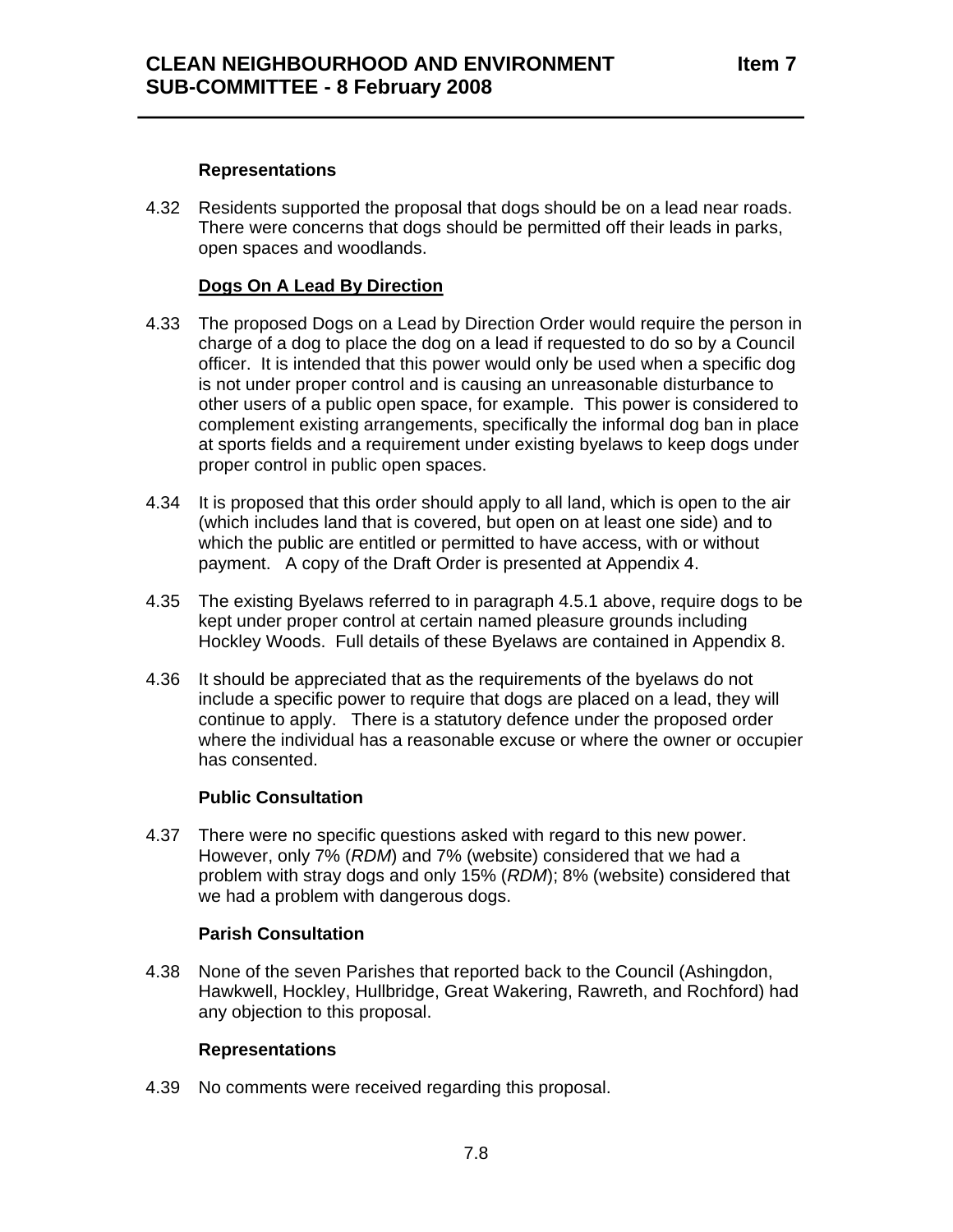#### **Specifying A Maximum Number Of Dogs That Can Be Walked**

- 4.40 The proposed Dogs (Specified Maximum) Order would introduce an offence for a person in charge of a dog, having more than the specified number of dogs under their control at any one time.
- 4.41 It is proposed that this new order should apply to all land, which is open to the air (which includes land that is covered, but open on at least one side) or where the public are entitled or permitted to have access with or without payment. A copy of the Draft Order is presented at Appendix 5.
- 4.42 There are no provisions in place in respect of this issue at present. Under the proposed new order there will be a statutory defence where the individual has a reasonable excuse or where the owner or occupier has consented.
- 4.43 Officers have ascertained that the National Petsitters body, have 21 individuals registered within a 20 mile radius of Rochford town centre. Their code of practice specifies that "Dog Walkers should not walk more than four dogs at any one time. The concern here is one of both being able to keep the dogs under proper control and of the person concerned being able to deal with any dog fouling issues that may arise.

#### **Public Consultation**

- 4.44 There was broad consensus for prescribing a limit on the number of dogs that a person can walk at any one time, 77% (*RDM*); 49% (website).
- 4.45 The majority view was that there should be a limit of two dogs (*RDM*) and three dogs in the website survey. Of these respondents 95% (*RDM*) and 88% (website), considered that this Order should specify four or fewer dogs.

#### **Parish Consultation**

- 4.46 None of the seven Parishes that reported back to the Council (Ashingdon, Hawkwell, Hockley, Hullbridge, Great Wakering, Rawreth, and Rochford) had any objection to this proposal.
- 4.47 Ashingdon Parish suggested that a dog walker must not have more than two dogs under their control at any one time.

#### **Written Representations**

4.48 This issue resulted in by far the most concern from individuals, although it must be emphasised that the majority of those who opposed the proposal had a vested interest, as they operated dog walking or dog minding businesses. Respondents suggested a maximum number of dogs that varied between one and having no restriction whatsoever. The point was made that individuals running such businesses were experienced dog handlers and were capable of controlling more dogs than someone who had a dog as a pet.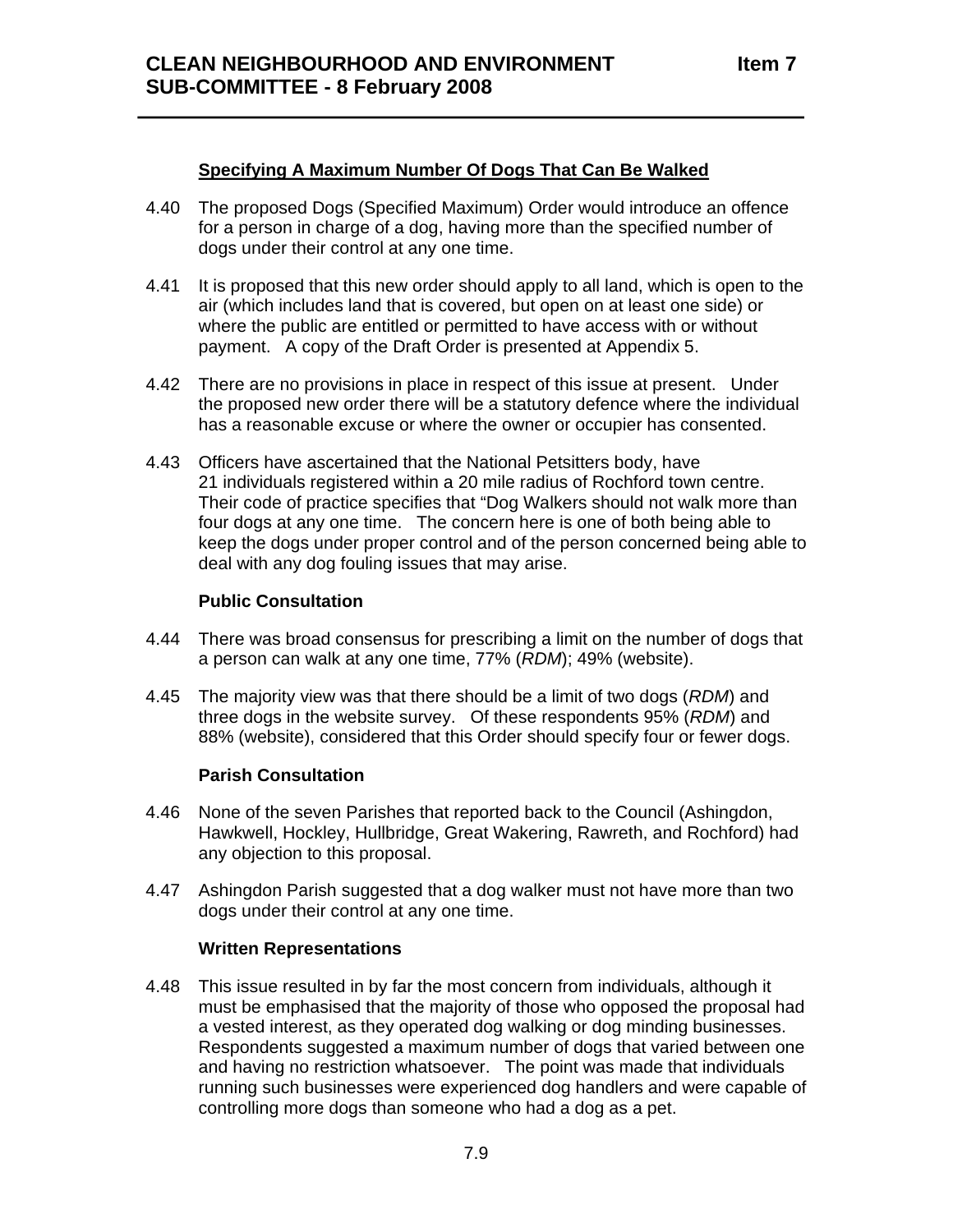# **The Level Of Penalty**

- 4.49 Currently offences under byelaws can only be pursued as a prosecution in the Magistrates Court. Both the Dogs (Fouling of Land) Act and the Clean Neighbourhood and Environment Act allow for both prosecution of offenders and for the use of Fixed Penalty Notices.
- 4.50 Under the CNEA local authorities are given discretion in setting the level of penalty for FPNs between £50 and £80, if no level is set the default value is £75. We are also able to set different penalties for different offences and to allow for a reduced penalty if this is paid promptly.
- 4.51 Hawkwell Parish Council suggested a discount for early payment of a FPN. Ashingdon Parish Council suggested that there should be no reduction.

# **5 PROCEDURE FOR MAKING THE ORDERS**

- 5.1 The Dog Control Orders (Procedures) Regulations 2006 require that before a Council can make a Dog Control Order, the authority must publish a notice describing the proposed order in a local newspaper circulating in the same area as the land to which the order(s) would apply and invite representations on the proposal.
- 5.2 The notice must:
	- identify the land to which the order(s) will apply;
	- summarise the order(s);
	- if the order(s) refer to a map, say where the map can be inspected. This must be at an address in the Authority's area, be free of charge, and available at all reasonable hours during the consultation period;
	- give the address to which, and the date by which, representations must be sent to the authority. The final date for representation must be at least 28 days after the publication of the notice.
- 5.3 At the end of the consultation period the authority must consider any representations that have been made. If it then decides to proceed with the order(s), it must decide when the order(s) will come into force. This must be at least 14 days from the date on which it was made.
- 5.4 Once an order(s) has been made, the authority must, at least seven days before it comes into force, publish a notice in a local newspaper circulating in the same area as the land to which the order(s) applies stating:-
	- that the order(s) has been made; and
	- where the order(s) may be inspected and copies of it obtained.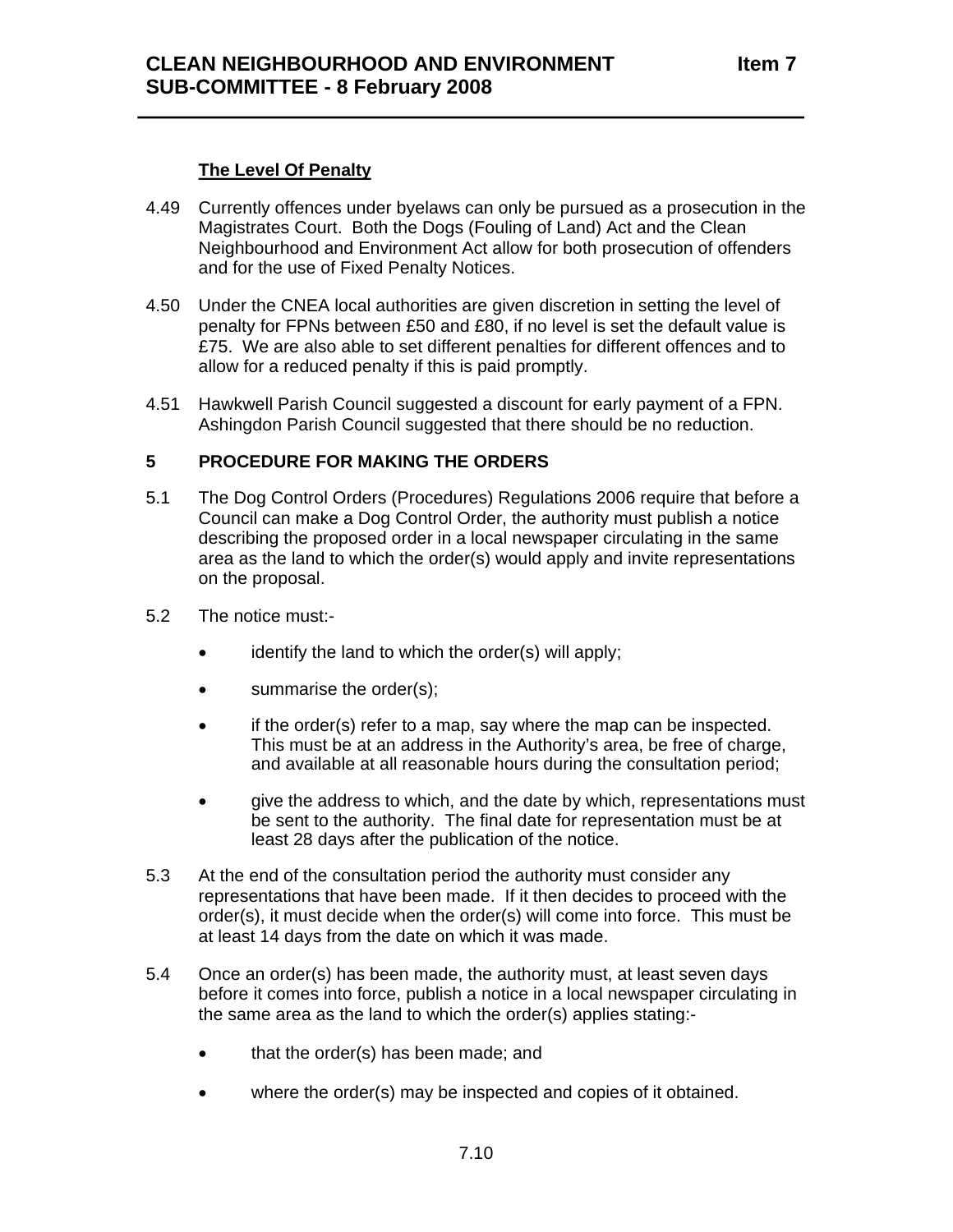Where practicable, a copy of the notice must also be published on the authority's website.

- 5.5 If, after considering representations on a proposal to make an order an authority decides to amend its proposal, it must start the procedure again, publishing a new notice describing the amended proposal.
- 5.6 There is a legal requirement that, where practicable, signs must be placed summarising the order on land to which a new order applies, thereby informing the public that land is subject to an order. For example, if an order were made excluding dogs from a sporting facility, copies of the order should be placed at the entrances to the park when it was first made, and permanent signs should be erected informing the public that dogs are not permitted in the designated area.
- 5.7 Where a dog control order applies to a large area of land, for example, an order in respect of fouling by dogs, it may not be feasible to post copies of the order on the land, but signs warning the public that it is an offence not to clear up dog faeces should be placed at regular intervals.
- 5.8 Once Members have determined which, if any of the proposed orders are to be introduced, appropriate press release/s and statutory public notices will be prepared. It is proposed that this Sub-Committee recommends that a further report be submitted to outline the details of any representations received following publication of the statutory notices.

# **6 IMPLICATIONS**

# **Risk Implications**

6.1 Failure to deal with irresponsible dog owners could result in criticism for not making best use of available powers, poor BVPI 199 (cleanliness standards) performance and a need for further revenue investment to deliver reactive cleaning. New indicator set NI 195: Improved street and environmental cleanliness (levels of graffiti, litter, detritus and fly posting).

# **Financial Implications**

- 6.2 There are limited financial implications arising from this report. The cost of the statutory notices that must be placed in local newspapers and of new signage can be contained within existing budgets. The employment of an enforcement officer on a one-year pilot basis has been funded from our Smokefree England Grant of £37,539. There were no specific conditions imposed as to how this grant could be spent.
- 6.3 Local Authorities categorised as Excellent or Good in terms of CPA, or with relevant service inspection results between 2 and 4 stars, can retain the income from fixed penalty notices.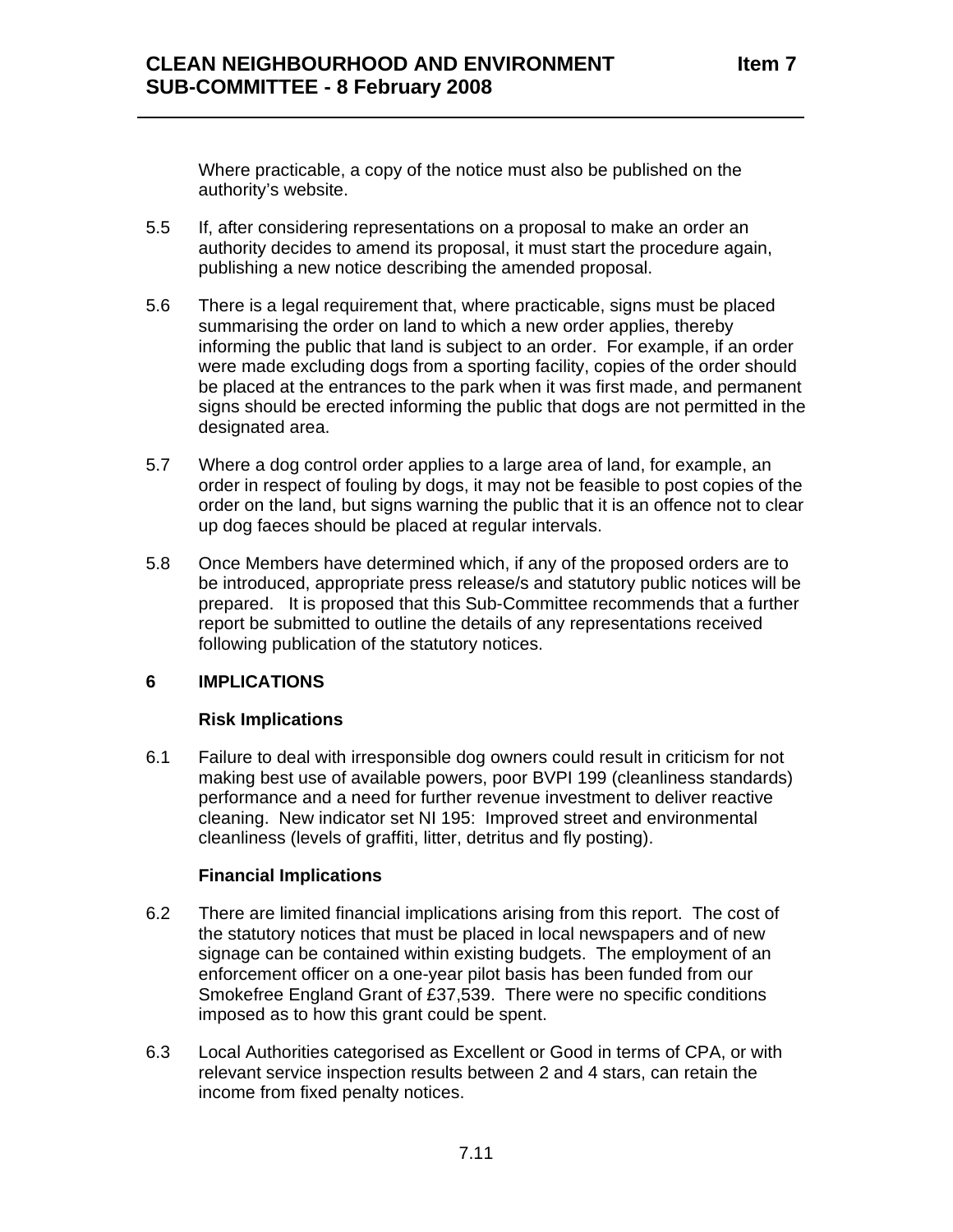## **Legal Implications**

- 6.4 Local Authorities are empowered under the Clean Neighbourhoods And Environment Act 2005 to make Dog Control Orders in accordance with the statutory process detailed in section 5 of the report. There is no longer any necessity to seek approval from the Secretary of State as was required in respect of byelaws.
- 6.5 Should these orders be made the existing provisions contained within local byelaws and the Orders made under the Dogs (Fouling of Land) Act 1996 will cease to have effect. Should no action be taken, no further amendment to existing Orders or bylaws can be made and the level of penalty will not be increased.

#### **Policy Implications**

6.6 There are currently a variety of statutory and voluntary provisions in place requiring the removal of canine faeces, dogs to be kept on a lead, keeping dogs under proper control and dog bans. The recommendations contained within this report are consistent with these existing requirements, but consolidate the controls within the latest legislative framework.

# **7 RECOMMENDATION**

- 7.1 It is proposed that the Sub-Committee **RECOMMENDS** 
	- (1) That Members' views are sought as to whether the additional sites identified by the Parish Councils should also be subject to the Dogs on a Lead Order. Namely:- Great Wakering Common, Common Road, Pooles Lane Recreation Ground and Marylands Nature Reserve
	- (2) That notice of the draft orders, as detailed in Appendices  $1 5$ , be published in the *Yellow Advertiser* together with a copy of the orders being published on the Council's website, to include:
		- identification of the land to which the orders will apply;
		- a summary of the orders;
		- if the order will refer to a map, where the map can be inspected; and
		- the address to which, and the date by which, representations must be sent to the authority. The final date for representations will be at least 28 days after publication.
	- (3) That a further report is submitted to outline the details of any representations received following publication of the statutory notices.